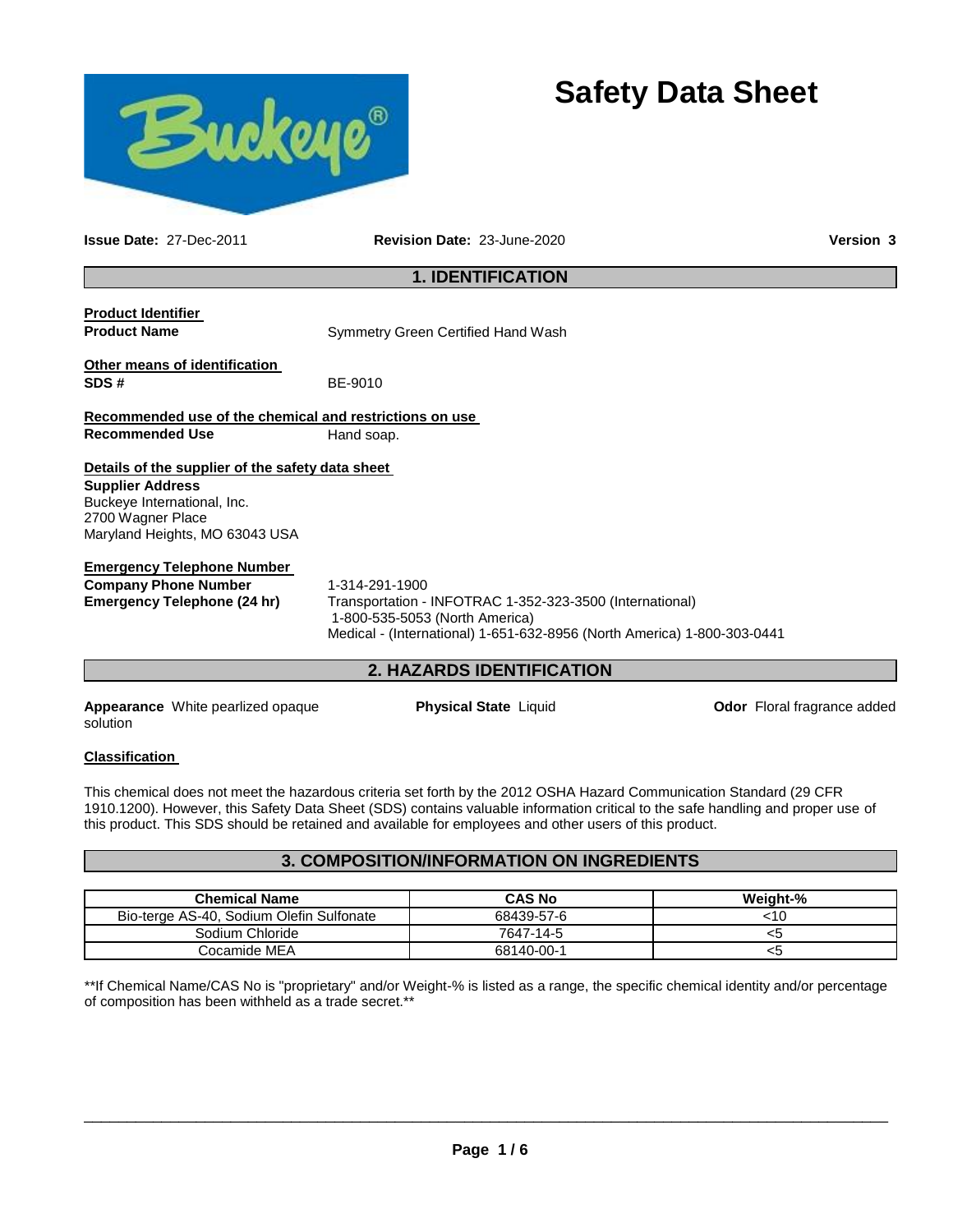## \_\_\_\_\_\_\_\_\_\_\_\_\_\_\_\_\_\_\_\_\_\_\_\_\_\_\_\_\_\_\_\_\_\_\_\_\_\_\_\_\_\_\_\_\_\_\_\_\_\_\_\_\_\_\_\_\_\_\_\_\_\_\_\_\_\_\_\_\_\_\_\_\_\_\_\_\_\_\_\_\_\_\_\_\_\_\_\_\_\_\_\_\_ **4. FIRST-AID MEASURES**

## **First Aid Measures**

| <b>Eye Contact</b>                  | Rinse immediately with plenty of water, also under the eyelids, for at least 15 minutes. If<br>eye irritation persists: Get medical advice/attention. |
|-------------------------------------|-------------------------------------------------------------------------------------------------------------------------------------------------------|
| <b>Skin Contact</b>                 | Wash off immediately with plenty of water for at least 15 minutes.                                                                                    |
| Inhalation                          | Remove to fresh air.                                                                                                                                  |
| Ingestion                           | Give two glasses of water. Do not induce vomiting. Call a physician. Never give anything by<br>mouth to an unconscious person.                        |
| Most important symptoms and effects |                                                                                                                                                       |
| <b>Symptoms</b>                     | Direct eye contact may cause stinging, tearing and redness.                                                                                           |

#### **Indication of any immediate medical attention and special treatment needed**

**Notes to Physician Treat symptomatically.** 

## **5. FIRE-FIGHTING MEASURES**

## **Suitable Extinguishing Media**

Use extinguishing measures that are appropriate to local circumstances and the surrounding environment.

#### **Unsuitable Extinguishing Media** Not determined.

#### **Specific Hazards Arising from the Chemical**

Combustion products may be toxic.

### **Hazardous Combustion Products** Carbon oxides. Oxides of sulfur.

## **Protective equipment and precautions for firefighters**

As in any fire, wear self-contained breathing apparatus pressure-demand, MSHA/NIOSH (approved or equivalent) and full protective gear.

## **6. ACCIDENTAL RELEASE MEASURES**

## **Personal precautions, protective equipment and emergency procedures**

**Personal Precautions Spills may be slippery.** 

## **Methods and material for containment and cleaning up**

**Methods for Containment** Prevent further leakage or spillage if safe to do so.

**Methods for Clean-Up** Pick up with mop, wet/dry vac, or absorbent material. Rinse area with clear water and allow floor to dry before allowing traffic.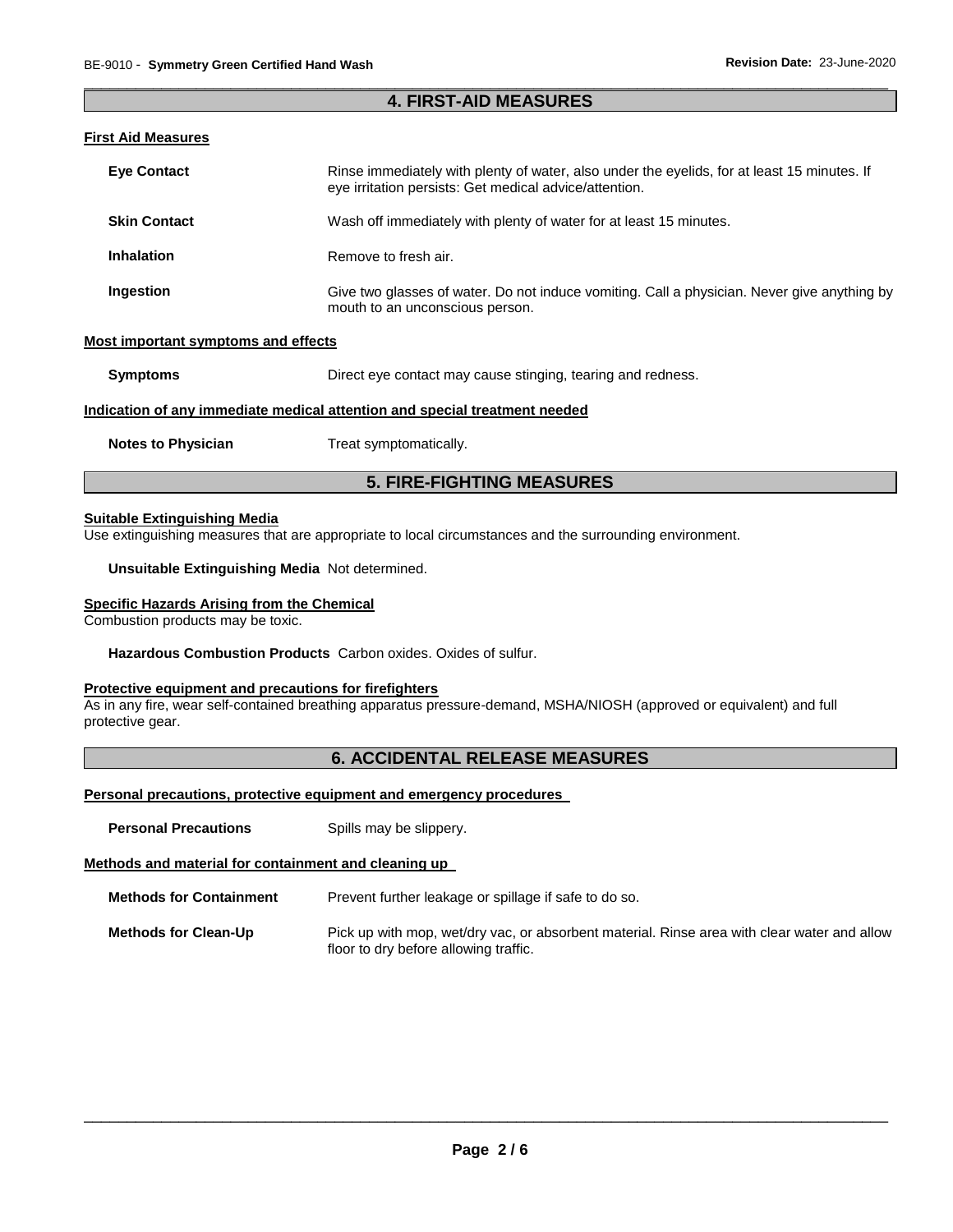|                                                              | 7. HANDLING AND STORAGE                                                                                         |  |  |
|--------------------------------------------------------------|-----------------------------------------------------------------------------------------------------------------|--|--|
| <b>Precautions for safe handling</b>                         |                                                                                                                 |  |  |
| <b>Advice on Safe Handling</b>                               | Do not swallow. Do not get in eyes.                                                                             |  |  |
| Conditions for safe storage, including any incompatibilities |                                                                                                                 |  |  |
| <b>Storage Conditions</b>                                    | Keep containers tightly closed in a dry, cool and well-ventilated place. Store at room<br>temperature.          |  |  |
| <b>Incompatible Materials</b>                                | Chlorine bleach.                                                                                                |  |  |
|                                                              | 8. EXPOSURE CONTROLS/PERSONAL PROTECTION                                                                        |  |  |
| <b>Exposure Guidelines</b>                                   | No exposure limits noted for ingredient(s)                                                                      |  |  |
| <b>Appropriate engineering controls</b>                      |                                                                                                                 |  |  |
| <b>Engineering Controls</b>                                  | Ventilation systems.                                                                                            |  |  |
|                                                              | Individual protection measures, such as personal protective equipment                                           |  |  |
| <b>Eye/Face Protection</b>                                   | Avoid contact with eyes.                                                                                        |  |  |
| <b>Skin and Body Protection</b>                              | No protective equipment is needed under normal use conditions.                                                  |  |  |
| <b>Respiratory Protection</b>                                | No protective equipment is needed under normal use conditions.                                                  |  |  |
|                                                              | Access Holding Accelleration of the College and the College and the College and the College and the College and |  |  |

\_\_\_\_\_\_\_\_\_\_\_\_\_\_\_\_\_\_\_\_\_\_\_\_\_\_\_\_\_\_\_\_\_\_\_\_\_\_\_\_\_\_\_\_\_\_\_\_\_\_\_\_\_\_\_\_\_\_\_\_\_\_\_\_\_\_\_\_\_\_\_\_\_\_\_\_\_\_\_\_\_\_\_\_\_\_\_\_\_\_\_\_\_

**7. HANDLING AND STORAGE** 

**General Hygiene Considerations** Handle in accordance with good industrial hygiene and safety practice.

# **9. PHYSICAL AND CHEMICAL PROPERTIES**

## **Information on basic physical and chemical properties**

| <b>Physical State</b>               | Liquid                                 |                       |                        |
|-------------------------------------|----------------------------------------|-----------------------|------------------------|
| Appearance                          | White pearlized opaque solution        | Odor                  | Floral fragrance added |
| <b>Color</b>                        | White pearlized                        | <b>Odor Threshold</b> | Not determined         |
|                                     |                                        |                       |                        |
| <b>Property</b>                     | Values                                 | Remarks • Method      |                        |
| рH                                  | $8.7 \pm 0.5$ (conc. and use dilution) |                       |                        |
| <b>Melting Point/Freezing Point</b> | Not determined                         |                       |                        |
| <b>Boiling Point/Boiling Range</b>  | 100 °C / 212 °F                        |                       |                        |
| <b>Flash Point</b>                  | None                                   | Tag Closed Cup        |                        |
| <b>Evaporation Rate</b>             | 1.0                                    | (Water = 1)           |                        |
| <b>Flammability (Solid, Gas)</b>    | n/a-liquid                             |                       |                        |
| <b>Upper Flammability Limits</b>    | Not applicable                         |                       |                        |
| <b>Lower Flammability Limit</b>     | Not applicable                         |                       |                        |
| <b>Vapor Pressure</b>               | Not determined                         |                       |                        |
| <b>Vapor Density</b>                | Not determined                         |                       |                        |
| <b>Specific Gravity</b>             | 1.02                                   |                       |                        |
| <b>Water Solubility</b>             | Miscible in water                      |                       |                        |
| Solubility in other solvents        | Not determined                         |                       |                        |
| <b>Partition Coefficient</b>        | Not determined                         |                       |                        |
| <b>Auto-ignition Temperature</b>    | Not determined                         |                       |                        |
| <b>Decomposition Temperature</b>    | Not determined                         |                       |                        |
| <b>Kinematic Viscosity</b>          | Not determined                         |                       |                        |
| <b>Dynamic Viscosity</b>            | Not determined                         |                       |                        |
| <b>Explosive Properties</b>         | Not determined                         |                       |                        |
| <b>Oxidizing Properties</b>         | Not determined                         |                       |                        |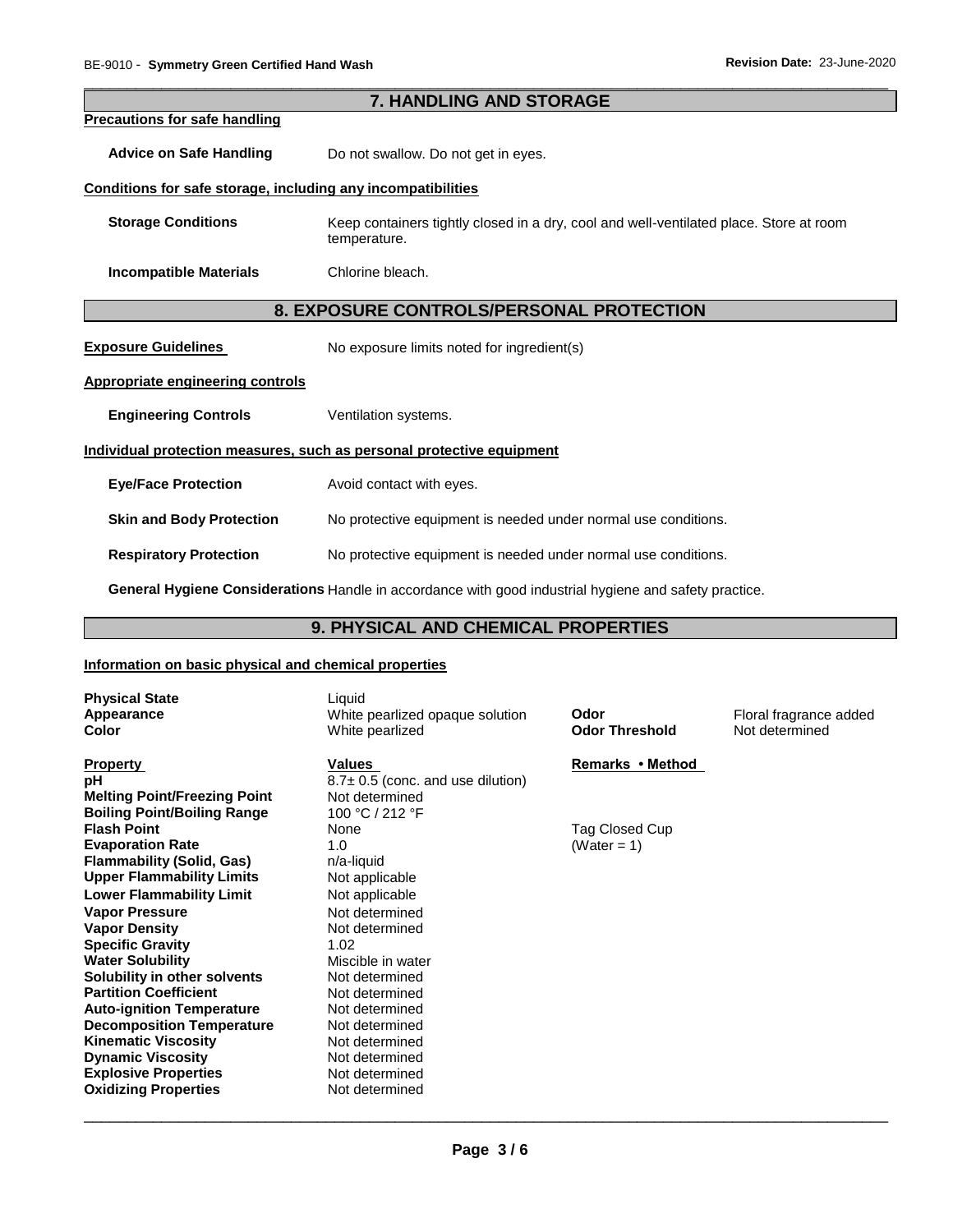## \_\_\_\_\_\_\_\_\_\_\_\_\_\_\_\_\_\_\_\_\_\_\_\_\_\_\_\_\_\_\_\_\_\_\_\_\_\_\_\_\_\_\_\_\_\_\_\_\_\_\_\_\_\_\_\_\_\_\_\_\_\_\_\_\_\_\_\_\_\_\_\_\_\_\_\_\_\_\_\_\_\_\_\_\_\_\_\_\_\_\_\_\_ **10. STABILITY AND REACTIVITY**

## **Reactivity**

Not reactive under normal conditions.

#### **Chemical Stability**

Stable under recommended storage conditions.

#### **Possibility of Hazardous Reactions**

None under normal processing.

#### **Hazardous Polymerization** Hazardous polymerization does not occur.

#### **Conditions to Avoid**

#### **Incompatible Materials**

Chlorine bleach.

#### **Hazardous Decomposition Products**

Carbon oxides. Sulfur oxides.

## **11. TOXICOLOGICAL INFORMATION**

## **Information on likely routes of exposure**

| <b>Product Information</b> |                                                                                                       |
|----------------------------|-------------------------------------------------------------------------------------------------------|
| <b>Eye Contact</b>         | Avoid contact with eyes.                                                                              |
| <b>Skin Contact</b>        | Not expected to be a skin irritant during prescribed use.                                             |
| <b>Inhalation</b>          | Under normal conditions of intended use, this material is not expected to be an inhalation<br>hazard. |
| Ingestion                  | Do not taste or swallow.                                                                              |

## **Component Information**

| <b>Chemical Name</b>                                      | Oral LD50            | Dermal LD50             | <b>Inhalation LC50</b>            |
|-----------------------------------------------------------|----------------------|-------------------------|-----------------------------------|
| Bio-terge AS-40, Sodium Olefin<br>Sulfonate<br>68439-57-6 | $= 2310$ mg/kg (Rat) | $= 6300$ mg/kg (Rabbit) |                                   |
| Sodium Chloride<br>7647-14-5                              | $=$ 3 g/kg (Rat)     | $> 10$ g/kg (Rabbit)    | $>$ 42 g/m <sup>3</sup> (Rat) 1 h |
| Cocamide MEA<br>68140-00-1                                | $=$ 3300 mg/kg (Rat) |                         |                                   |

## **Information on physical, chemical and toxicological effects**

**Symptoms** Please see section 4 of this SDS for symptoms.

## **Delayed and immediate effects as well as chronic effects from short and long-term exposure**

**Carcinogenicity** This product does not contain any carcinogens or potential carcinogens as listed by OSHA, IARC or NTP.

## **Numerical measures of toxicity**

Not determined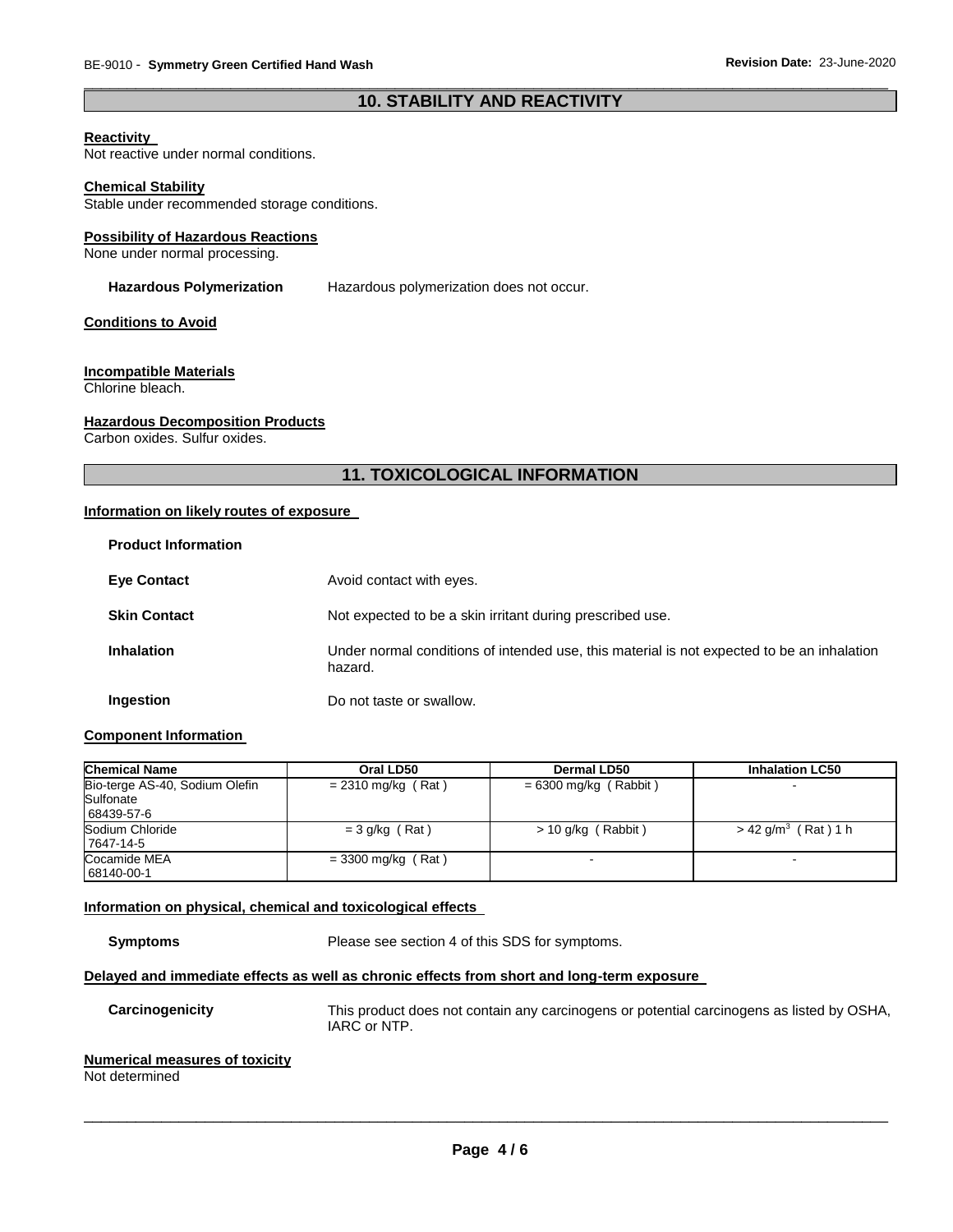## \_\_\_\_\_\_\_\_\_\_\_\_\_\_\_\_\_\_\_\_\_\_\_\_\_\_\_\_\_\_\_\_\_\_\_\_\_\_\_\_\_\_\_\_\_\_\_\_\_\_\_\_\_\_\_\_\_\_\_\_\_\_\_\_\_\_\_\_\_\_\_\_\_\_\_\_\_\_\_\_\_\_\_\_\_\_\_\_\_\_\_\_\_ **12. ECOLOGICAL INFORMATION**

## **Ecotoxicity**

An environmental hazard cannot be excluded in the event of unprofessional handling or disposal.

| <b>Chemical Name</b>    | Algae/aquatic plants | Fish                         | <b>Toxicity to</b> | <b>Crustacea</b>            |
|-------------------------|----------------------|------------------------------|--------------------|-----------------------------|
|                         |                      |                              | microorganisms     |                             |
| Bio-terge AS-40, Sodium |                      | 1.0 - 10.0: 96 h Brachydanio |                    |                             |
| Olefin Sulfonate        |                      | rerio mg/L LC50 static 12.2: |                    |                             |
| 68439-57-6              |                      | 96 h Brachydanio rerio mg/L  |                    |                             |
|                         |                      | LC50 semi-static             |                    |                             |
| Sodium Chloride         |                      | 5560 - 6080: 96 h Lepomis    |                    | 1000: 48 h Daphnia magna    |
| 7647-14-5               |                      | macrochirus mg/L LC50        |                    | mg/L EC50 340.7 - 469.2: 48 |
|                         |                      | flow-through 12946: 96 h     |                    | h Daphnia magna mg/L        |
|                         |                      | Lepomis macrochirus mg/L     |                    | EC50 Static                 |
|                         |                      | LC50 static 6020 - 7070: 96  |                    |                             |
|                         |                      | h Pimephales promelas mg/L   |                    |                             |
|                         |                      | LC50 static 7050: 96 h       |                    |                             |
|                         |                      | Pimephales promelas mg/L     |                    |                             |
|                         |                      | LC50 semi-static 6420 -      |                    |                             |
|                         |                      | 6700: 96 h Pimephales        |                    |                             |
|                         |                      | promelas mg/L LC50 static    |                    |                             |
|                         |                      | 4747 - 7824: 96 h            |                    |                             |
|                         |                      | Oncorhynchus mykiss mg/L     |                    |                             |
|                         |                      | LC50 flow-through            |                    |                             |
| Cocamide MEA            |                      | 28.5: 96 h Brachydanio rerio |                    | 10: 24 h Daphnia magna      |
| 68140-00-1              |                      | mg/L LC50 semi-static 31:    |                    | mg/L EC50                   |
|                         |                      | 96 h Brachydanio rerio mg/L  |                    |                             |
|                         |                      | <b>LC50</b>                  |                    |                             |

## **Persistence/Degradability**

Not determined.

## **Bioaccumulation**

Not determined.

## **Mobility**

| <b>Chemical Name</b> | Coefficient<br><b>Partition</b> |
|----------------------|---------------------------------|
| Cocamide MEA         | 3.89                            |
| 68140-00-1           |                                 |

## **Other Adverse Effects**

Not determined

## **13. DISPOSAL CONSIDERATIONS**

## **Waste Treatment Methods**

| <b>Disposal of Wastes</b>     | Disposal should be in accordance with applicable regional, national and local laws and<br>regulations. |
|-------------------------------|--------------------------------------------------------------------------------------------------------|
| <b>Contaminated Packaging</b> | Disposal should be in accordance with applicable regional, national and local laws and<br>regulations. |
|                               | <b>14. TRANSPORT INFORMATION</b>                                                                       |
| <b>DOT</b>                    | Not regulated                                                                                          |

| Not regulated |
|---------------|
|               |

# **IMDG** Not regulated